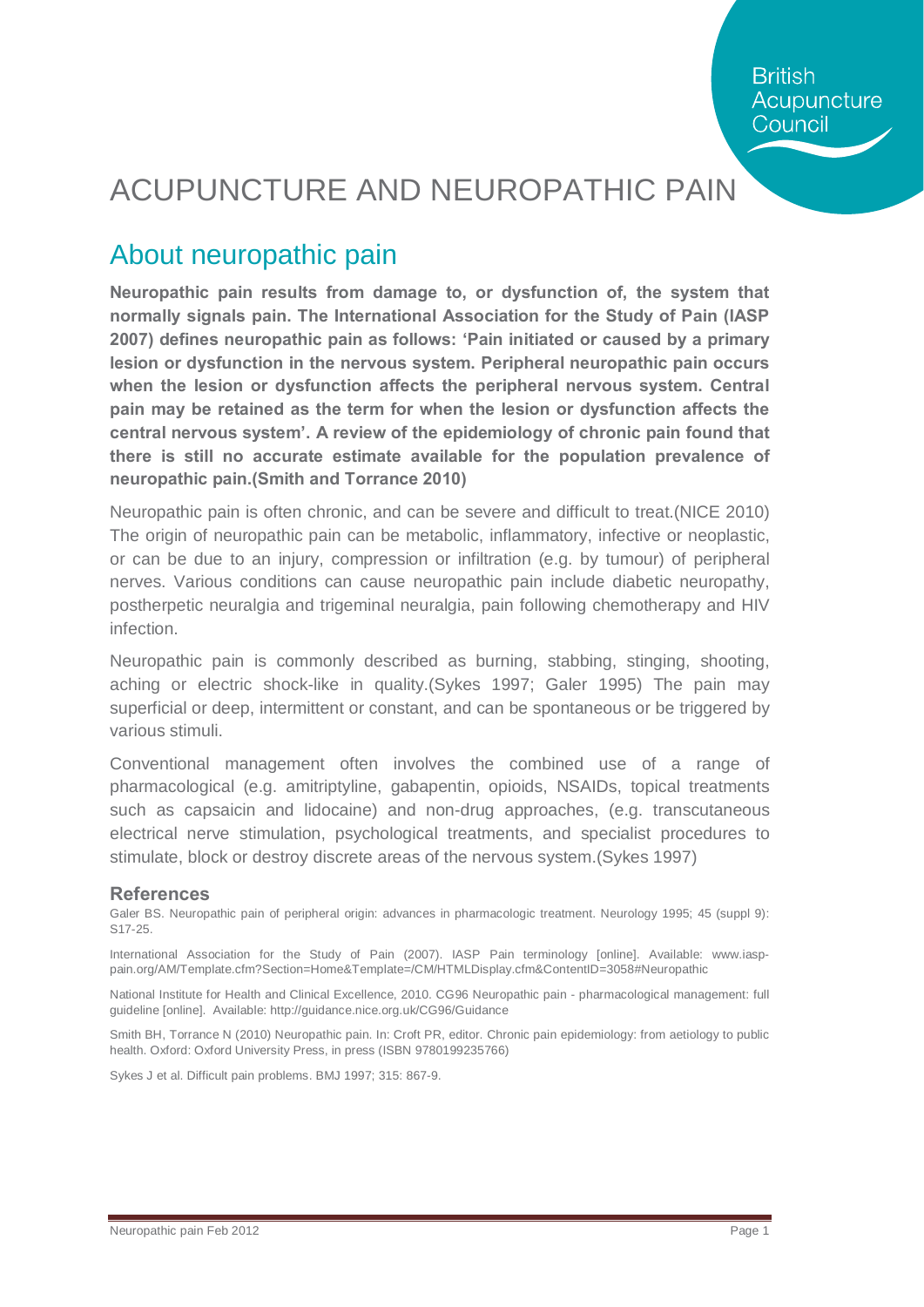#### How acupuncture can help

This Factsheet focuses on the evidence for acupuncture in trigeminal neuralgia, chemical-induced neuropathy and neuropathy due to HIV infection. Diabetic neuropathy is discussed in the Type 2 diabetes mellitus Factsheet. There are also Factsheets on Sciatica and Cancer. Carpal tunnel syndrome and postherpetic neuralgia will be discussed in future Factsheets.

One systematic review of randomised controlled trials comparing acupuncture with carbamazepine for trigeminal neuralgia found acupuncture to be as effective as drug treatment, but to cause fewer unwanted effects.(Liu 2010) In single randomised controlled trials, electroacupuncture was found not to be effective for chronic painful neuropathy in general (Penza 2011); acupuncture was found to be more effective than cobamamide for peripheral neuropathy due to chemotherapy (Xu 2010); acupuncture plus acupoint injection was found to be more effective than carbamazepine for greater occipital neuralgia (Pan 2008); and neither acupuncture nor amitriptyline were found to be more effective than placebo for peripheral neuropathy due to HIV infection, but acupuncture was associated with reduced attrition and mortality rates(Shlay 1998; Shiflett 2011). Other non-randomised studies have found encouraging results with acupuncture for chemotherapy-induced neuropathy, HIV/AIDs-induced neuropathy, trigeminal neuralgia and peripheral neuropathy of undefined aetiology.(Donald 2011; Schrader 2007; Phillips 2004; Galantino 1999; Spacek 1998).

In summary, acupuncture seems to be at least as beneficial as the drugs it has been tested against, though in some circumstances neither may be very effective. As yet, there is insufficient research to indicate which patient groups it may be most helpful for. Acupuncture may offer additional benefits, from better sleep to reduced mortality, and probably has fewer side effects than pharmaceutical treatment.

In general, acupuncture is believed to stimulate the nervous system and cause the release of neurochemical messenger molecules. The resulting biochemical changes influence the body's homeostatic mechanisms, thus promoting physical and emotional well-being.

Research has shown that acupuncture treatment may specifically help to relieve neuropathic pain by:

- Reducing hypersensitivity induced by spinal nerve ligation, an effect dependent on the opioid system (Cidral-Filho 2011);
- · Inhibiting paclitaxel-induced allodynia/hyperalgesia through spinal opioid receptors (Meng 2011);
- · Influencing the neurotrophic factor signalling system, which is important in neuropathic pain (Dong 2006).
- Acting on areas of the brain known to reduce sensitivity to pain and stress, as well as promoting relaxation and deactivating the  $analytical$  dearain, which is responsible for anxiety and worry (Hui 2010; Hui 2009);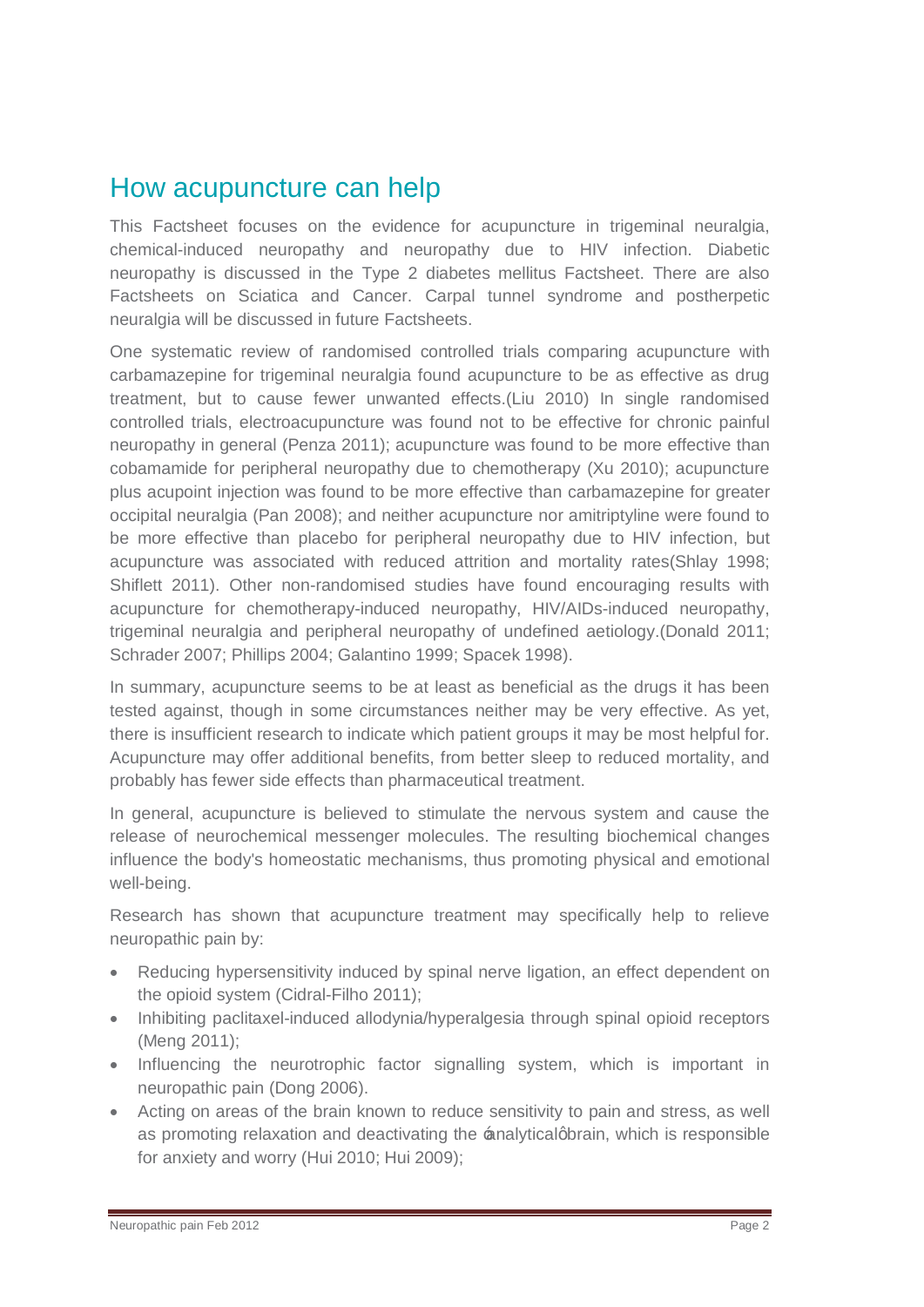- · Increasing the release of adenosine, which has antinociceptive properties (Goldman 2010);
- · Improving muscle stiffness and joint mobility by increasing local microcirculation (Komori 2009), which aids dispersal of swelling;
- · Reducing inflammation, by promoting release of vascular and immunomodulatory factors (Kavoussi 2007);

### About the British Acupuncture Council

With over 3000 members, the British Acupuncture Council (BAcC) is the UK® largest professional body for traditional acupuncturists. Membership of the BAcC guarantees excellence in training, safe practice and professional conduct. To find a qualified traditional acupuncturist, contact the BAcC on 020 8735 0400 or visit [www.acupuncture.org.uk](http://www.acupuncture.org.uk/)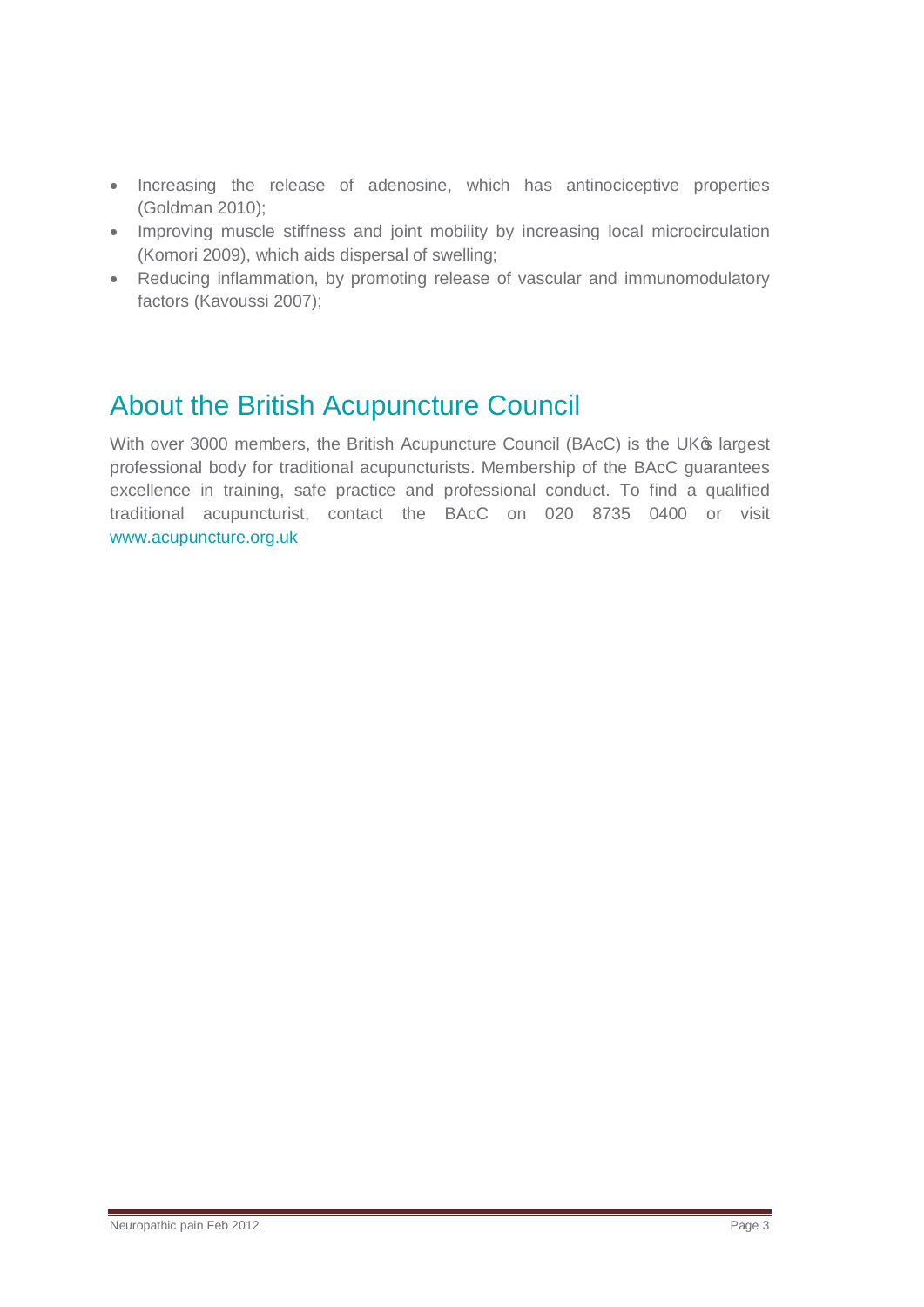# ACUPUNCTURE AND NEUROPATHIC PAIN

### The evidence

| <b>Research</b>                                                                                                                                                                                                    | <b>Conclusion</b>                                                                                                                                                                                                                                                                                                                                                                                                                                                                                                                                                                                                                                                                                                                     |
|--------------------------------------------------------------------------------------------------------------------------------------------------------------------------------------------------------------------|---------------------------------------------------------------------------------------------------------------------------------------------------------------------------------------------------------------------------------------------------------------------------------------------------------------------------------------------------------------------------------------------------------------------------------------------------------------------------------------------------------------------------------------------------------------------------------------------------------------------------------------------------------------------------------------------------------------------------------------|
| <b>Systematic reviews</b>                                                                                                                                                                                          |                                                                                                                                                                                                                                                                                                                                                                                                                                                                                                                                                                                                                                                                                                                                       |
| Liu H et al. A systematic review on<br>acupuncture for trigeminal neuralgia.<br>Altern Ther Health Med 2010; 16: 30-5.                                                                                             | A systematic review that assessed the efficacy of acupuncture<br>treatment for trigeminal neuralgia. Twelve randomised controlled<br>studies involving a total of 920 people were included that<br>compared acupuncture with carbamazepine. Four trials reported<br>that acupuncture was superior to carbamazepine, and the<br>remaining eight studies showed no difference between the<br>treatment and control groups. Adverse effects with acupuncture,<br>which were reported in three studies, were mild. The reviewers<br>concluded that the evidence suggests that acupuncture is of a<br>similar efficacy to carbamazepine, but results in fewer adverse<br>effects in treatment of trigeminal neuralgia.                     |
| <b>Randomised controlled trials</b>                                                                                                                                                                                |                                                                                                                                                                                                                                                                                                                                                                                                                                                                                                                                                                                                                                                                                                                                       |
| Penza P et al. Electroacupuncture Is<br>Not Effective in Chronic Painful<br>Neuropathies. Pain Med. 2011 Sep 14.<br>doi: 10.1111/j.1526-4637.2011.01230.x.                                                         | A double-blind randomised placebo-controlled trial that<br>investigated the analgesic efficacy of electroacupuncture (EA) in<br>16 patients with chronic painful neuropathy. EA was compared to<br>pseudo-EA (placebo). Only one patient per group (EA and<br>pseudo-EA) reported 50% of pain relief at the end of each<br>treatment compared with pain intensity at baseline. Pain intensity<br>did not differ between EA and pseudo-EA. The researchers<br>concluded that their results do not support the use of EA in this<br>population of painful neuropathy patients.                                                                                                                                                          |
| Xu WR et al. Clinical randomized<br>controlled study on acupuncture for<br>treatment of peripheral neuropathy<br>induced by chemotherapeutic drugs.<br>[Article in Chinese] Zhongguo Zhen Jiu<br>2010; 30: 457-60. | A randomised controlled trial that looked at effective treatments<br>for peripheral neuropathy induced by chemotherapeutic drugs. A<br>total of 64 patients with peripheral neuropathy induced by<br>paclitaxel or oxaliplatin were randomly allocated to acupuncture<br>or intramuscular injection of cobamamide. The neurotoxicity of<br>two groups was compared using a questionnaire before and<br>after treatment. The total effective rate for sensory nerve<br>disorder in the acupuncture group was 66.7% compared to<br>40.0% in medication group (p< 0.05). The researchers<br>concluded that acupuncture is more effective than cobamamide<br>for treatment of peripheral neuropathy induced by<br>chemotherapeutic drugs. |
| Pan C, Tan G. Forty-two cases of<br>greater occipital neuralgia treated by<br>acupuncture plus acupoint-injection. J<br>Tradit Chin Med 2008; 28: 175-7.                                                           | A randomised controlled study that assessed the therapeutic<br>effects of acupuncture plus acupoint-injection on greater occipital<br>neuralgia in 84 patients. Acupuncture plus acupoint-injection was<br>compared with oral carbamazepine. The total effective rate was<br>92.8% in the treatment group and 71.4% in the control group.                                                                                                                                                                                                                                                                                                                                                                                             |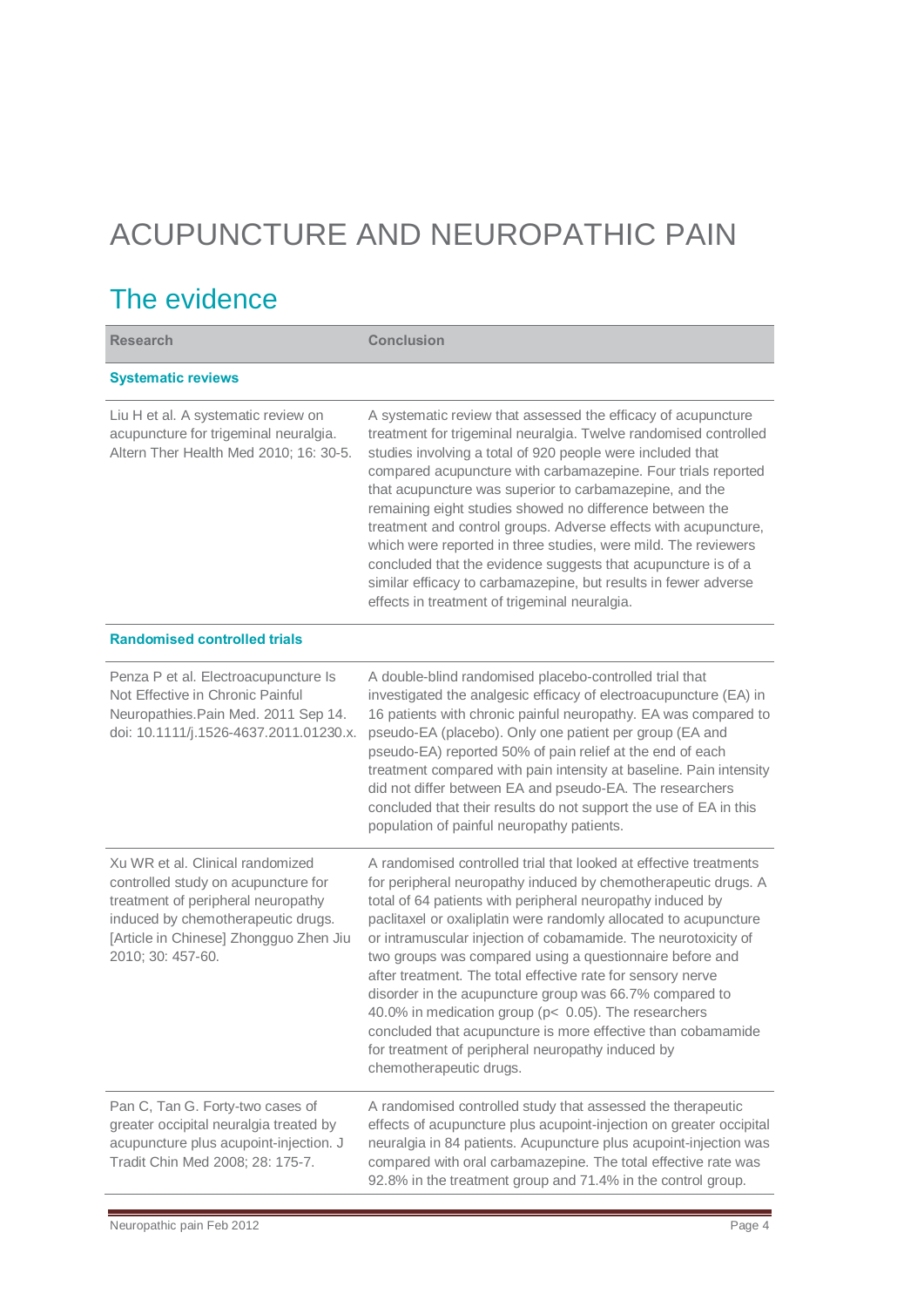|                                                                                                                                                                                                                                      | The difference in the total effective rate was significant ( $p < 0.05$ )<br>between the two groups. The researchers concluded that<br>acupuncture plus acupoint-injection is effective for greater<br>occipital neuralgia and better than the carbamazepine.                                                                                                                                                                                                                                                                                                                                                                                                                                                                                                                                                                        |
|--------------------------------------------------------------------------------------------------------------------------------------------------------------------------------------------------------------------------------------|--------------------------------------------------------------------------------------------------------------------------------------------------------------------------------------------------------------------------------------------------------------------------------------------------------------------------------------------------------------------------------------------------------------------------------------------------------------------------------------------------------------------------------------------------------------------------------------------------------------------------------------------------------------------------------------------------------------------------------------------------------------------------------------------------------------------------------------|
| Shlay JC et al. Acupuncture and<br>amitriptyline for pain due to HIV-related<br>peripheral neuropathy: a randomized<br>controlled trial. Terry Beirn Community<br>Programs for Clinical Research on<br>AIDS. JAMA 1998; 280: 1590-5. | A randomised controlled trial that evaluated the efficacy of a<br>standardised acupuncture regimen (SAR) and amitriptyline<br>hydrochloride for the relief of pain due to HIV-related peripheral<br>neuropathy in 250 patients. All treatment groups showed a<br>reduction in mean pain scores at 6 and 14 weeks compared with<br>baseline values, but there was no significant difference between<br>the placebo, acupuncture or amitriptyline groups. The<br>researchers concluded that neither acupuncture nor amitriptyline<br>was more effective than placebo in relieving pain caused by HIV-<br>related peripheral neuropathy.                                                                                                                                                                                                |
| Shiflett SC, Schwartz GE. Effects of<br>acupuncture in reducing attrition and<br>mortality in HIV-Infected men with<br>peripheral neuropathy. Explore (NY).<br>2011; 7: 148-54.                                                      | A reassessment of research assessing acupuncture versus<br>amitriptyline for peripheral neuropathy in 114 HIV-infected<br>patients study. The results were inconclusive for pain measures,<br>but acupuncture had a strong and positive effect on attrition and<br>mortality. Overall, acupuncture was associated with lower<br>attrition rate (27.6% vs. 44.6%, p=0.058), and a zero mortality<br>rate (0% vs. 12.5%, p=0.047) than amitriptyline. This protective<br>effect of acupuncture was most pronounced among patients with<br>poorest physical functioning at the beginning of the study (0%<br>vs. 23.8%, p=0.047). The researchers concluded that<br>acupuncture was clearly effective in reducing attrition and<br>mortality in men with HIV and peripheral neuropathy, but that<br>results for pain relief were mixed. |
| <b>Other clinical studies</b>                                                                                                                                                                                                        |                                                                                                                                                                                                                                                                                                                                                                                                                                                                                                                                                                                                                                                                                                                                                                                                                                      |
| Donald GK et al. Evaluation of<br>acupuncture in the management of<br>chemotherapy-induced peripheral<br>neuropathy. Acupunct Med. 2011; 29:<br>$230-3.$                                                                             | An observation study that clinically evaluated the effectiveness<br>of acupuncture in the management of 18 patients with<br>chemotherapy-induced peripheral neuropathy (PN). In all, 82%<br>(n=14) of patients reported an improvement in symptoms<br>following their course of acupuncture; one patient with advanced<br>disease died during the 6 weeks. Some patients derived<br>additional benefits from the treatment, including a reduction in<br>analgesic use and improved sleeping patterns. The researchers<br>concluded that, although these results are encouraging, they are<br>uncontrolled.                                                                                                                                                                                                                           |
| SchrÄder S et al. Acupuncture<br>treatment improves nerve conduction in<br>peripheral neuropathy. Eur J Neurol<br>2007; 14: 276-81.                                                                                                  | A pilot study to evaluate the therapeutic effect of acupuncture on<br>peripheral neuropathy as measured by changes in nerve<br>conduction and assessment of subjective symptoms. Forty<br>seven patients with neuropathy of undefined aetiology were<br>enrolled: 21 were treated with acupuncture therapy according to<br>classical Chinese Medicine, while26 received best medical care<br>but no specific treatment for neuropathy. Sixteen patients (76%)<br>in the acupuncture group improved symptomatically and<br>objectively, while only four patients in the control group (15%)<br>did so. Three patients in the acupuncture group (14%) showed<br>no change and two patients an aggravation (10%), whereas in<br>the control group seven showed no change (27%) and 15 an                                                |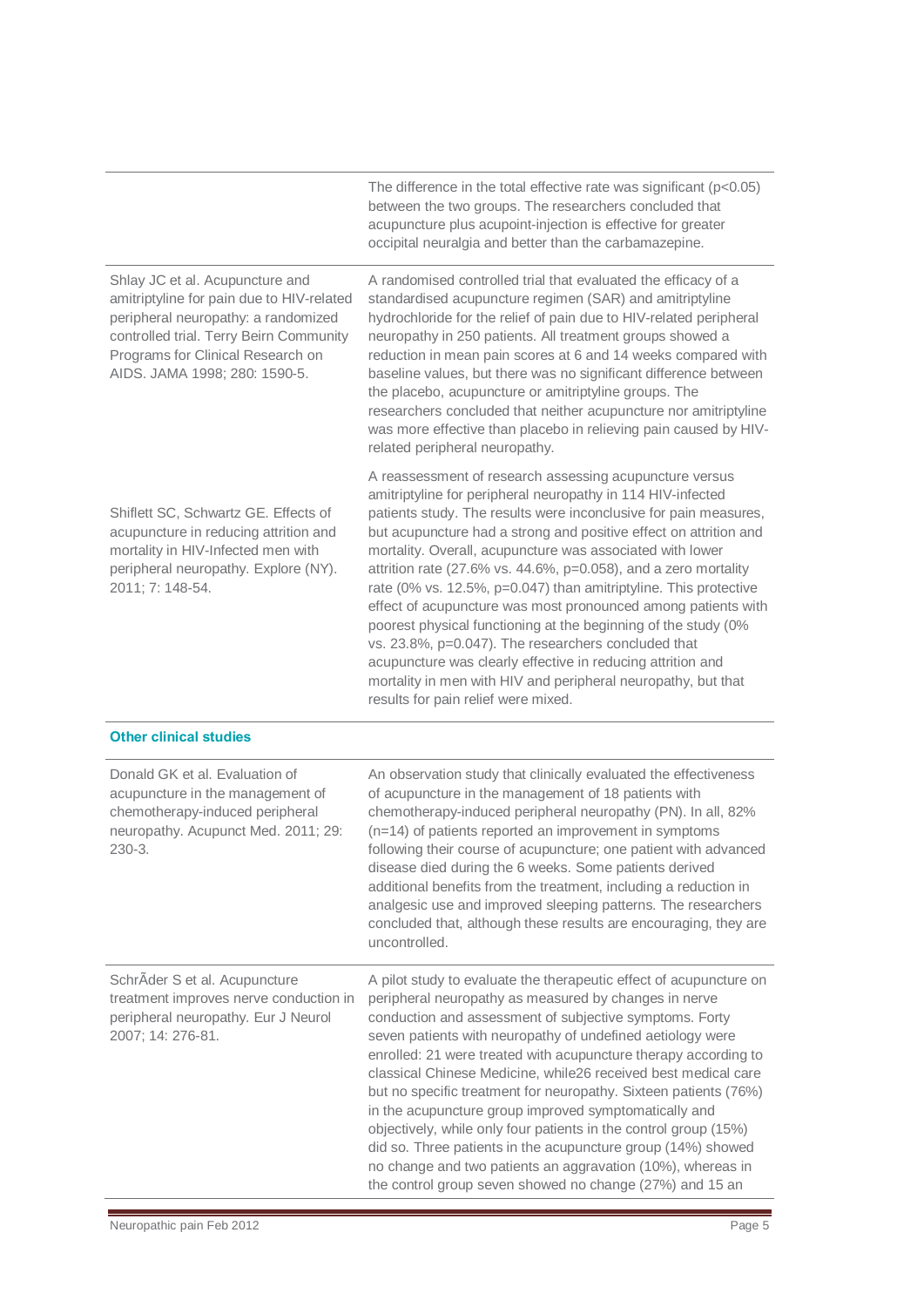|                                                                                                                                                                                                                                      | aggravation (58%). The researchers concluded that their results<br>suggest there is a positive effect of acupuncture on peripheral<br>neuropathy of undefined aetiology as measured by objective<br>parameters.                                                                                                                                                                                                                                                                                                                                                                                                                                                                                                                                                                                                                                                                                                                                                                               |
|--------------------------------------------------------------------------------------------------------------------------------------------------------------------------------------------------------------------------------------|-----------------------------------------------------------------------------------------------------------------------------------------------------------------------------------------------------------------------------------------------------------------------------------------------------------------------------------------------------------------------------------------------------------------------------------------------------------------------------------------------------------------------------------------------------------------------------------------------------------------------------------------------------------------------------------------------------------------------------------------------------------------------------------------------------------------------------------------------------------------------------------------------------------------------------------------------------------------------------------------------|
| Phillips KD et al. Effect of acupuncture<br>administered in a group setting on pain<br>and subjective peripheral neuropathy in<br>persons with human immunodeficiency<br>virus disease. J Altern Complement<br>Med 2004; 10: 449-55. | A study that assessed acupuncture treatment for pain and<br>symptoms of peripheral neuropathy in 21 patients with HIV<br>infection. Comparison of the pretreatment and post-treatment<br>Pain Rating Scale results indicated a significant reduction in<br>present pain (p=0.0002), least and most pain in the last 24 hours<br>(p<0.0001 and p=0.0004, respectively) and the total pain<br>summary score (p<0.0001). Scores for pain/aching/burning, pins<br>and needles, and numbness in the hands and feet were reduced<br>$(p=0.0065)$ , as well as the total summary score $(p=0.0001)$ . The<br>researchers concluded that subjective pain and symptoms of<br>peripheral neuropathy were reduced during the period of<br>individual acupuncture therapy.                                                                                                                                                                                                                                |
| Galantino ML et al. Use of noninvasive<br>electroacupuncture for the treatment of<br>HIV-related peripheral neuropathy: a<br>pilot study. J Altern Complement Med<br>1999; 5: 135-42.                                                | A prospective study that tested the hypothesis that low-voltage<br>non-invasive electroacupuncture will improve the condition of 11<br>patients with neuropathic HIV/AIDS. Complete data was<br>obtained from only 7 patients, and there was improvement in the<br>condition of all of them. They felt much better and reported<br>feelings of increased physical strength and a significant overall<br>improvement in functional activities (p=0.02). The researchers<br>concluded that their results support the hypothesis that low-<br>voltage electroacupuncture will improve the condition of the<br>neuropathic HIV/AIDS patient.                                                                                                                                                                                                                                                                                                                                                      |
| Spacek A et al. Acupuncture and<br>ganglionic local opioid analgesia in<br>trigeminal neuralgia. [Article in German]<br>Wien Med Wochenschr 1998; 148: 447-<br>9.                                                                    | A retrospective analysis of data from 39 patients with trigeminal<br>neuralgia. In all, 17 patients had received carbamazepine and<br>acupuncture therapy (group A), 11 had had carbamazepine and<br>GLOA + acupuncture (group B), and 11 had received<br>carbamazepine and GLOA without acupuncture (group C). All<br>subjects had taken carbamazepine for at least 4 weeks. Of the<br>groups who received acupuncture as an additive, 8 of the<br>subjects in group A, and 5 of the subjects in group B were pain<br>free, but only 2 of the subjects of group C (no acupuncture). The<br>results for patients with marked pain reduction were similar. The<br>researchers concluded that their results showed that the<br>combined use of acupuncture and carbamazepine with or<br>without GLOA achieves an additional therapeutic effect in the<br>treatment of trigeminal neuralgia, and that the addition of<br>acupuncture seems to have a superior effect to the addition of<br>GLOA. |

#### **Possible mechanisms of acupuncture**

| Cidral-Filho FJ et al. Manual   | A study in rats that found acupuncture stimulation was able to                                        |
|---------------------------------|-------------------------------------------------------------------------------------------------------|
| acupuncture inhibits mechanical | reduce mechanical hypersensitivity with treatment beginning in                                        |
|                                 | hypersensitivity induced by spinal nerve both acute and sub-chronic phases of SNL-induced neuropathy. |
|                                 | ligation in rats. Neuroscience 2011; 193: The effect was blocked by naloxone, and was similar to the  |
| 370-6.                          | effect with gabapentin. The researchers concluded that their                                          |
|                                 | results demonstrated that manual acupuncture reduces                                                  |
|                                 | hypersensitivity induced by the spinal nerve ligation, and the                                        |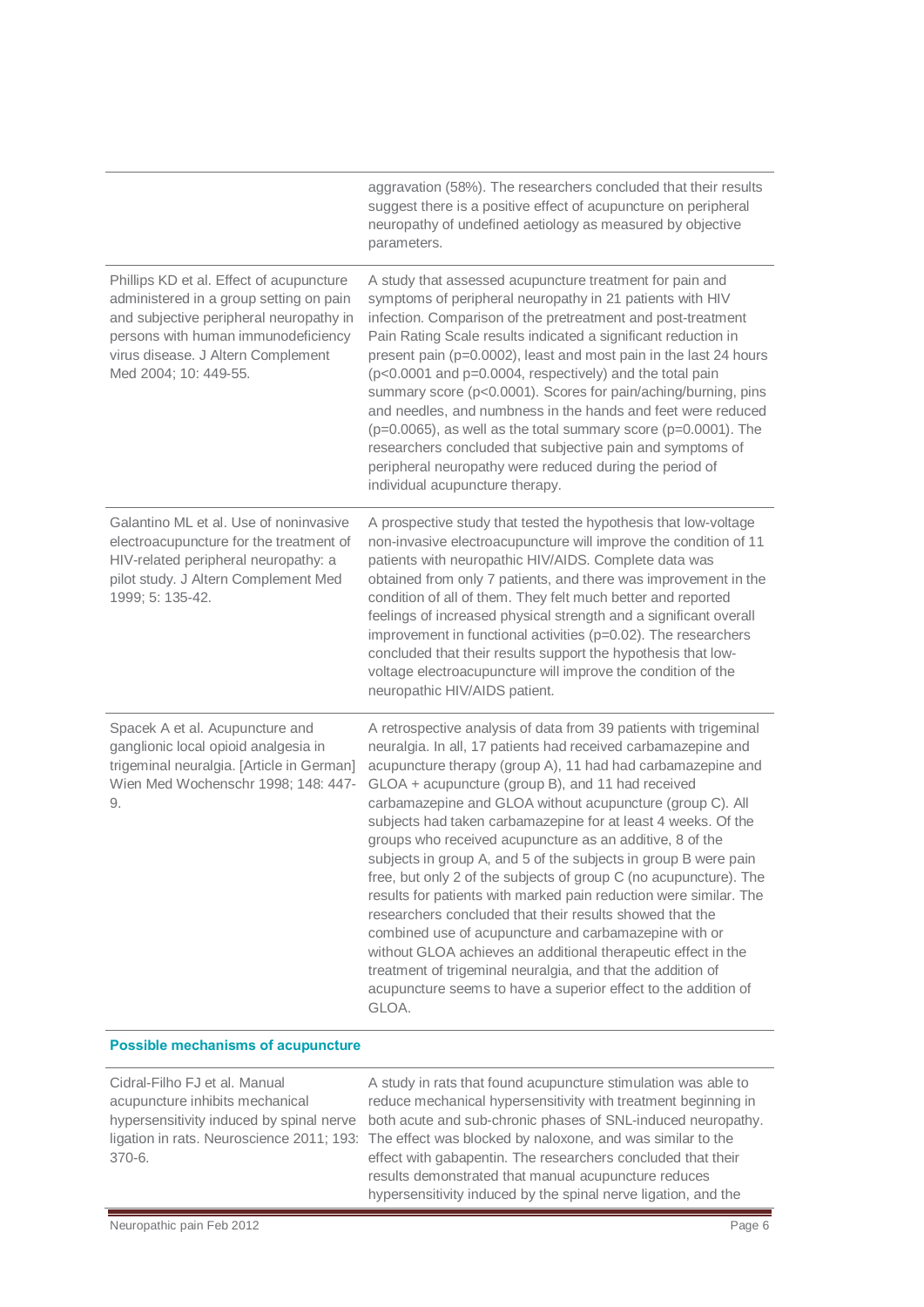|                                                                                                                                                                                                                                 | effect is dependent on the opioid system and comparable with<br>the one obtained with gabapentin.                                                                                                                                                                                                                                                                                                                                                                                                                                                                                                                                                                                                                                                                                                                                                                                                                                                                                                                                                               |
|---------------------------------------------------------------------------------------------------------------------------------------------------------------------------------------------------------------------------------|-----------------------------------------------------------------------------------------------------------------------------------------------------------------------------------------------------------------------------------------------------------------------------------------------------------------------------------------------------------------------------------------------------------------------------------------------------------------------------------------------------------------------------------------------------------------------------------------------------------------------------------------------------------------------------------------------------------------------------------------------------------------------------------------------------------------------------------------------------------------------------------------------------------------------------------------------------------------------------------------------------------------------------------------------------------------|
| Meng X et al. The effects of opioid<br>receptor antagonists on<br>electroacupuncture-produced anti-<br>allodynia/hyperalgesia in rats with<br>paclitaxel-evoked peripheral<br>neuropathy. Brain Res. 2011 Sep<br>26;1414:58-65. | A study using rats that found electroacupuncture (EA) to<br>significantly inhibit paclitaxel-induced allodynia/hyperalgesia<br>through spinal opioid receptors. The researchers concluded that<br>EA may be a useful complementary treatment for neuropathic<br>pain patients.                                                                                                                                                                                                                                                                                                                                                                                                                                                                                                                                                                                                                                                                                                                                                                                  |
| Goldman N et al. Adenosine A1<br>receptors mediate local anti-nociceptive<br>effects of acupuncture. Nat Neurosci<br>2010; May 30.                                                                                              | A study showing that the neuromodulator adenosine, which has<br>anti-nociceptive properties, was released during acupuncture in<br>mice, and that its anti-nociceptive actions required adenosine A1<br>receptor expression. Direct injection of an adenosine A1 receptor<br>agonist replicated the analgesic effect of acupuncture. Inhibition<br>of enzymes involved in adenosine degradation potentiated the<br>acupuncture-elicited increase in adenosine, as well as its anti-<br>nociceptive effect. The researchers concluded that their<br>observations indicate that adenosine mediates the effects of<br>acupuncture and that interfering with adenosine metabolism may<br>prolong the clinical benefit of acupuncture.                                                                                                                                                                                                                                                                                                                               |
| Hui KK et al. Acupuncture, the limbic<br>system, and the anticorrelated networks<br>of the brain. Auton Neurosci 2010; 157:<br>81-90.                                                                                           | Studies have shown that acupuncture stimulation, when<br>associated with sensations comprising deqi, evokes deactivation<br>of a limbic-paralimbic-neocortical network, as well as activation<br>of somatosensory brain regions. These networks closely match<br>the default mode network and the anti-correlated task-positive<br>network. The effect of acupuncture on the brain is integrated at<br>multiple levels, down to the brainstem and cerebellum and<br>appears to go beyond either simple placebo or somatosensory<br>needling effects. Needling needs to be done carefully, as very<br>strong or painful sensations can attenuate or even reverse the<br>desired effects. Their results suggest that acupuncture mobilises<br>the functionally anti-correlated networks of the brain to mediate<br>its actions, and that the effect is dependent on the<br>psychophysical response. They discuss potential clinical<br>application to disease states including chronic pain, major<br>depression, schizophrenia, autism, and Alzheimer's disease. |
| Hui K.K.-S. The salient characteristics<br>of the central effects of acupuncture<br>needling: limbic-paralimbic-neocortical<br>network modulation. Human Brain<br>Mapping 2009; 30: 1196-206.                                   | This study assessed the results of fMRI on 10 healthy adults<br>during manual acupuncture at 3 acupuncture points and a sham<br>point on the dorsum of the foot. Although certain differences<br>were seen between real and sham points, the hemodynamic and<br>psychophysical responses were generally similar for all 4 points.<br>Acupuncture produced extensive deactivation of the limbic-<br>paralimbic-neocortical system. Clusters of deactivated regions<br>were seen in the medial prefrontal cortex, the temporal lobe and<br>the posterior medial cortex. The sensorimotor cortices, thalamus<br>and occasional paralimbic structures such as the insula and<br>anterior middle cingulate cortex showed activation. The<br>researchers concluded that their results provided additional<br>evidence that acupuncture modulates the limbic-paralimbic-<br>neocortical network. They hypothesised that acupuncture may<br>mediate its analgesic, anti-anxiety, and other therapeutic effects                                                          |